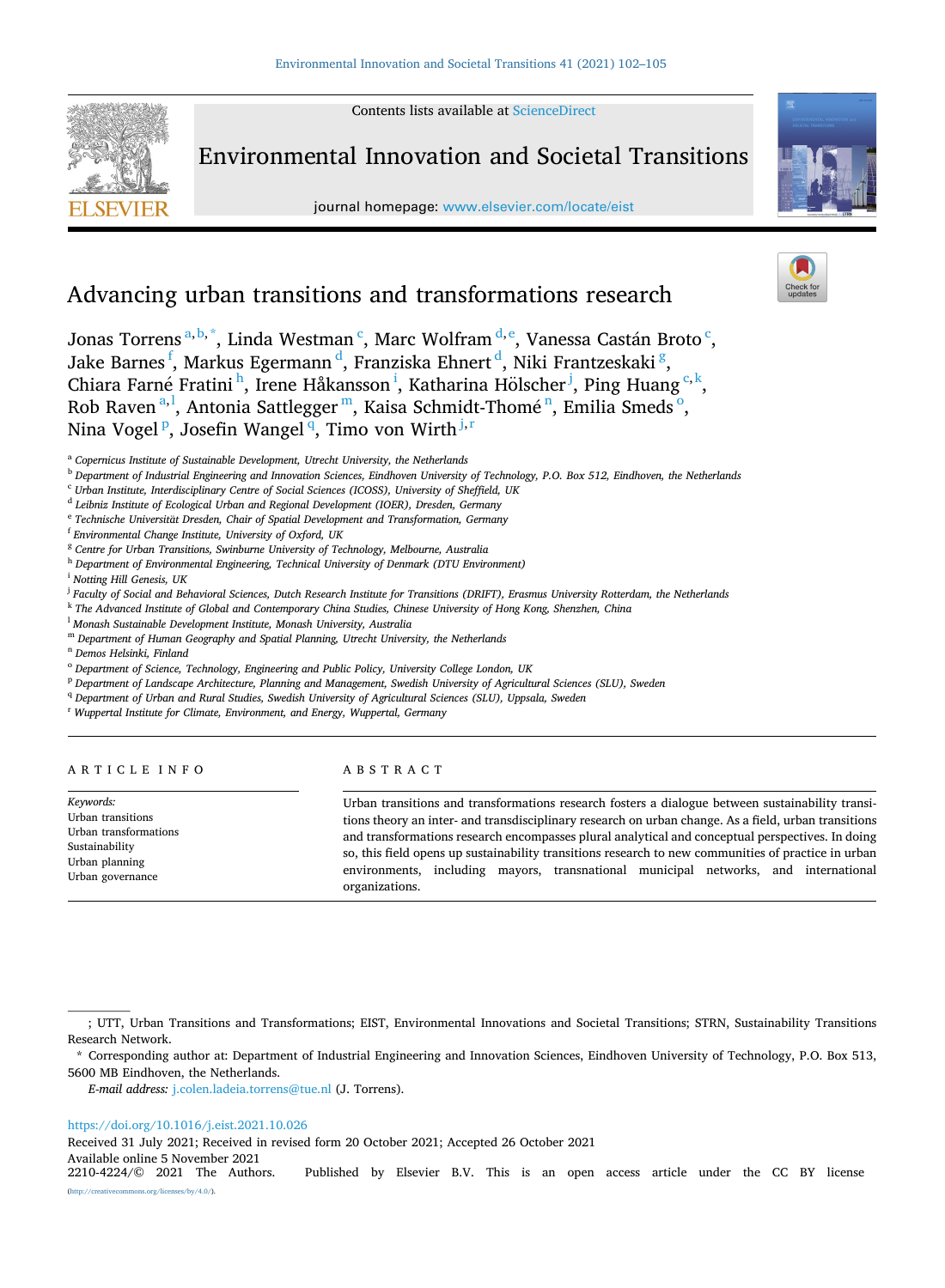## **1. Introduction**

Achieving sustainability depends on delivering action at the urban scale. The urban transitions and transformations (UTT) research field analyses the role of cities in contemporary transformations (Hölscher [and Frantzeskaki, 2021\)](#page-3-0). The relationship between sustainability transitions and urban change became a focus of transition studies in the 2000s, when scholars pointed out that prevalent analytical approaches overlooked the dynamics of local action in cities and urban areas (e.g., [Bulkeley et al., 2011](#page-2-0); [Frantzeskaki et al.,](#page-2-0) [2017\)](#page-2-0). Local action has always mattered to deliver global sustainability debates. Transition scholars focusing on the urban arena have demonstrated local actors' unique agency to facilitate experimentation and niche innovations [\(Bulkeley et al., 2015;](#page-2-0) [Torrens et al.,](#page-3-0) [2019\)](#page-3-0). Since 2018, the Urban Transitions and Transformations thematic group within the Sustainability Transitions Research Network (STRN) has engaged actively in these debates.

This viewpoint reviews current debates in UTT research and proposes directions for advancing the field. Framing the field around transitions *and* transformations invites a dialogue with perspectives concerning sustainability transformations ([Olsson et al., 2014](#page-3-0)), socio-ecological resilience [\(Elmqvist et al., 2019\)](#page-2-0), and urban studies ([Rutherford and Coutard, 2014](#page-3-0)). Transitions and transformations approaches have different entry points for analyzing radical systemic change towards sustainability, and thus, they generate multiple and innovative research avenues (Hölscher [et al., 2018;](#page-3-0) Hölscher [and Frantzeskaki, 2021](#page-3-0)).

### **2. New perspectives on space and transitions**

The urban is not a neutral 'stage' for applying transitions research ([Wolfram et al., 2019b\)](#page-3-0). Perspectives such as relational geography and assemblage thinking question the urban as a passive scenario in which transitions happen (e.g., [Bouzarovski and Haarstad,](#page-2-0) [2019;](#page-2-0) [Blok, 2013\)](#page-2-0). Such perspectives highlight dynamic interactions that elude conventional transitions research, especially the relationship between urban political processes, socio-spatial arrangements and scales, and the delivery of diverse types of experiments (Huang and Castán Broto, 2018; [Torrens et al., 2019](#page-3-0)).

UTT research is revisiting transition debates' central assumptions such as socio-technical systems' obduracy ([Moss, 2020;](#page-3-0) [Roh-](#page-3-0)racher and Späth, 2013) and the influence of the cities' material fabric on the possibility of change [\(Hodson et al., 2017](#page-3-0); Castán Broto, [2019\)](#page-2-0). Ongoing work surveying systematically and empirically different UTT types aims to analyze and consolidate these assumptions (Hölscher [and Frantzeskaki, 2021\)](#page-3-0).

# **3. Rediscovering nature in transitions**

The central role of ecology in urban transitions is a critical theme in UTT research. Multiple and intersecting ecological crises, induced by (urban) human activity, increasingly threaten livelihoods and wellbeing in urban areas. The socio-technical networks that provision urban systems extend from socio-ecological systems further afield, which influence the resilience of urban life ([Meerow and](#page-3-0) [Newell, 2019](#page-3-0)).

In its engagement with urban ecology, UTT research emphasizes a regenerative turn in urban human-nature relations (e.g., [Breuste](#page-2-0) [et al., 2020](#page-2-0); [Elmqvist et al., 2021\)](#page-2-0). This 'regenerative turn' refers to both attempts to reimagine socio-ecological relations beyond current economic systems (e.g., [Hatala et al., 2019; McMillen et al., 2020](#page-3-0)) and deliver practical insights for policy and planning in, for example, the design of the circular economy ([Fratini et al., 2019](#page-2-0)). Nature-based solutions and green-blue infrastructures require shifting mindsets and challenge power relations ([Dignum et al., 2020; Frantzeskaki et al., 2019](#page-2-0)). Urban political ecology approaches, in turn, show that experimentation involves fraught processes of reconfiguring material flows (e.g., [Gopakumar, 2014\)](#page-2-0). Increasing efforts at securitizing the urban environment often negatively impact disadvantaged populations and challenge resilience ([UN-Habitat, 2020](#page-3-0)).

#### **4. Politics of urban change**

Urban history has demonstrated the risks of grandiose visions [\(Cugurullo, 2018;](#page-2-0) [Hodson et al., 2017](#page-3-0)). Modern cities were built through brutal processes, such as slum clearance, red-lining, and mass displacement, riddled with class struggles, racial violence, discrimination, and marginalization. Urban history offers essential lessons for transition scholars. Claims of sustainability and inclusion deserve much scrutiny and engagement with critical urban and planning scholarship (e.g., [Anguelovski et al., 2018](#page-2-0); [Wachs](#page-3-0)[muth et al., 2015](#page-3-0)).

UTT research highlights multiple 'loci' for politics around intersecting questions of place, identity, representation, recognition, and legitimacy [\(Grandin et al., 2018,](#page-2-0) [Raymond et al., 2021\)](#page-3-0). UTT must analyze the impactful changes happening under rapid urbanization, in postcolonial contexts, and outside the global circuits of urban knowledge (e.g., [Ghosh and Schot, 2019\)](#page-2-0). Studying transitions in or from 'elsewhere' (c.f. [Bridge, 2018\)](#page-2-0) demands engagement with feminist and decolonial practices [\(Robin et al., 2020; Swilling, 2020](#page-3-0)). Just transitions call for radical politics of recognition that challenge structural systems of oppression and discrimination sustained in plural epistemologies ([Fratini et al., 2019\)](#page-2-0).

#### **5. Planning and governing change**

Planning and governance systems reproduce models of urban development that intensify ecological pressures and social injustices [\(Rapoport, 2014\)](#page-3-0). Cities often lack the 'urban transformative capacity' to initiate and navigate transformation processes ([Wolfram](#page-3-0) [et al., 2019a](#page-3-0)). Incumbent and insurgent actors that mobilize urban experimentation can rekindle urban development [\(Grin, 2020](#page-2-0);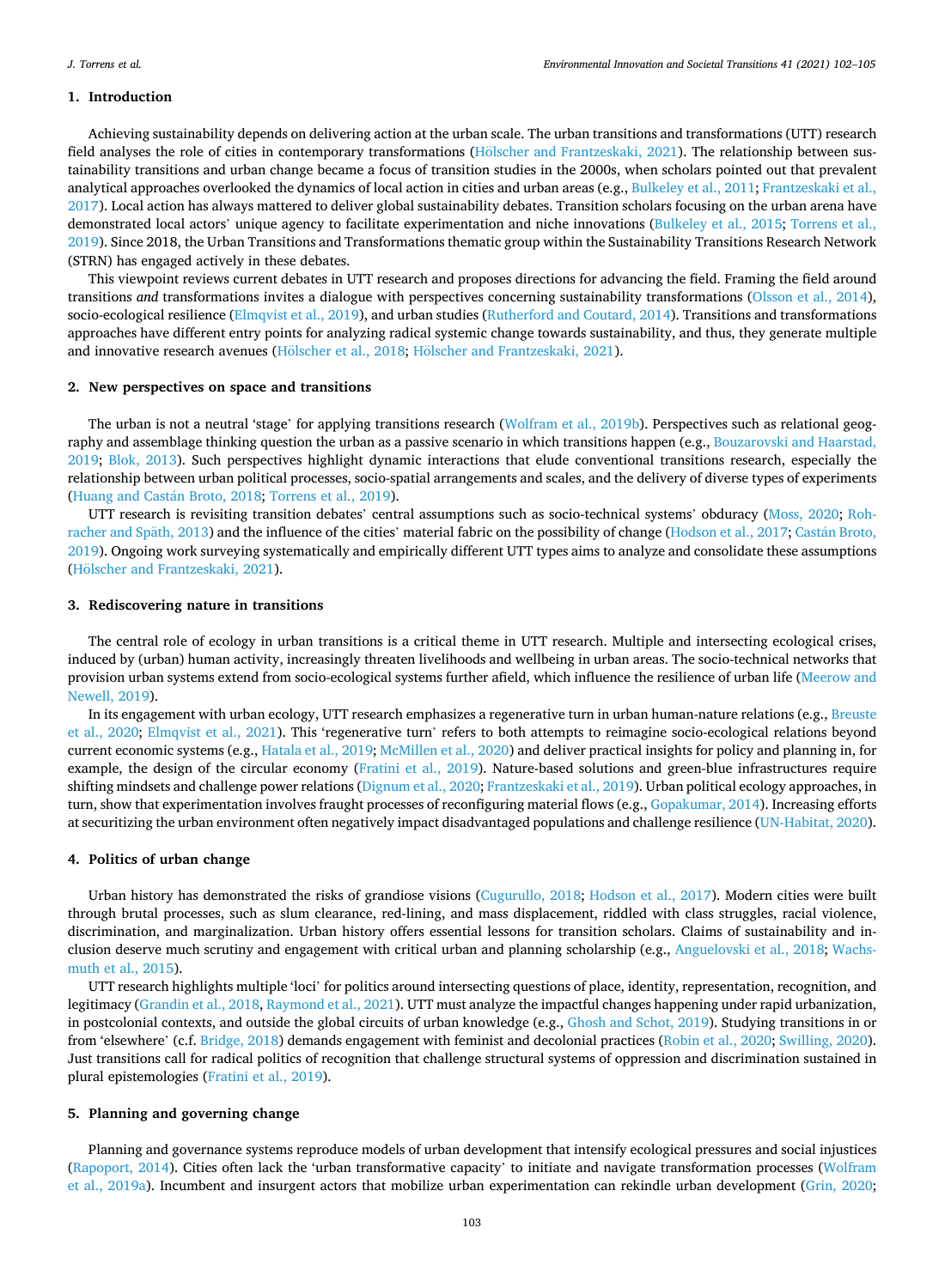<span id="page-2-0"></span>[Scholl and De Kraker, 2021](#page-3-0)). Future research should explore whether efforts to transform urban governance and planning regimes are succeeding or mobilizing the (often unwieldy) multiplicity of actions already taking place (Bulkeley, 2021; Westman and Castán [Broto, 2021\)](#page-3-0).

The visions and imaginaries informing governance deserve further scrutiny. Dominant imaginaries of smart, healthy, circular cities are not bridging the sustainability gap (de Jong et al., 2015; Fratini et al., 2019; Hajer and Versteeg, 2019). UTT research demonstrates that alternative imaginaries follow transdisciplinary and co-creative engagement (Frantzeskaki et al., 2018). Critical reflections on existing paradigms are a means to build radical pathways towards sustainable urban futures (Hajer and Versteeg, 2019).

### **6. New research openings**

UTT research intends to accelerate and nuance the responses to the climate crisis and global environmental change. It's findings enrich transition studies at large, benefiting the wider sustainability transitions community in the context of rapid urbanization. The EIST journal has led UTT research and is uniquely positioned to reflect new research openings. UTT research will benefit from perspectives beyond established transition approaches. Strategic interdisciplinary reviews have an important role here in enabling focused explorations through conceptual or empirical studies. UTT research also proposes to address the overrepresentation of Anglophone and Eurocentric scholarship in transitions research. Alternative perspectives on transitions have been silenced by global patterns of discrimination and inequality in knowledge production. In doing so, UTT research recognizes the plurality of knowledge relevant to transitions research and opens the field to new audiences that are yet to engage with sustainability transitions.

## **Declaration of Competing Interest**

The authors declare that they have no known competing financial interests or personal relationships that could have appeared to influence the work reported in this paper.

#### **References**

- Anguelovski, I., Connolly, J.J.T., Masip, L., Pearsall, H., 2018. Assessing green gentrification in historically disenfranchised neighborhoods: a longitudinal and spatial analysis of Barcelona. Urban Geogr. 39, 458–491. [https://doi.org/10.1080/02723638.2017.1349987.](https://doi.org/10.1080/02723638.2017.1349987)
- Blok, A., 2013. Urban green assemblages: an ANT view on sustainable city building projects. Sci. Technol. Stud. 26, 5–24.<https://doi.org/10.1631/jzus.A12ISGT0>. Bouzarovski, S., Haarstad, H., 2019. Rescaling low-carbon transformations: towards a relational ontology. Trans. Inst. Br. Geogr. 44, 256–269. [https://doi.org/](https://doi.org/10.1111/tran.12275) [10.1111/tran.12275.](https://doi.org/10.1111/tran.12275)
- Breuste, J., Artmann, M., Loja, C., Qureshi, S., 2020. Making Green Cities, Cities and Nature. Springer International Publishing. [https://doi.org/10.1007/978-3-030-](https://doi.org/10.1007/978-3-030-37716-8) [37716-8.](https://doi.org/10.1007/978-3-030-37716-8) Cham.
- Bridge, G., 2018. The map is not the territory: a sympathetic critique of energy research's spatial turn. Energy Res. Soc. Sci. 36, 11-20. [https://doi.org/10.1016/j.](https://doi.org/10.1016/j.erss.2017.09.033) [erss.2017.09.033](https://doi.org/10.1016/j.erss.2017.09.033).
- Bulkeley, H., 2021. Climate changed urban futures: environmental politics in the anthropocene city. Environ. Politics 30, 266–284. [https://doi.org/10.1080/](https://doi.org/10.1080/09644016.2021.1880713)  [09644016.2021.1880713.](https://doi.org/10.1080/09644016.2021.1880713)
- Bulkeley, H., Castán Broto, V., Edwards, G.A.S., 2015. An Urban Politics of Climate Change: experimentation and the Governing of Socio-Technical Transitions. Routledge, London. [https://doi.org/10.1017/CBO9781107415324.004.](https://doi.org/10.1017/CBO9781107415324.004)
- Bulkeley, H., Castán Broto, V., Hodson, M., Marvin, S., 2011. Cities and Low Carbon Transitions, Cities and Low Carbon Transitions. Routledge, Oxon. [https://doi.org/](https://doi.org/10.4324/9780203839249) [10.4324/9780203839249](https://doi.org/10.4324/9780203839249).

Castán Broto, V., 2019. Urban Energy Landscapes. Cambridge University Press, Cambridge. [https://doi.org/10.1017/9781108297868.](https://doi.org/10.1017/9781108297868)

- Cugurullo, F., 2018. Exposing smart cities and eco-cities : Frankenstein urbanism and the sustainability challenges of the experimental city. Environ. Plan. A 50, 73–92.<https://doi.org/10.1177/0308518X17738535>.
- de Jong, M., Joss, S., Schraven, D., Zhan, C., Weijnen, M., 2015. Sustainable–smart–resilient–low carbon–eco–knowledge cities; making sense of a multitude of concepts promoting sustainable urbanization. J. Clean. Prod. 109, 25–38. [https://doi.org/10.1016/j.jclepro.2015.02.004.](https://doi.org/10.1016/j.jclepro.2015.02.004)
- Dignum, M., Dorst, H., van Schie, M., Dassen, T., Raven, R., 2020. Nurturing nature: exploring socio-spatial conditions for urban experimentation. Environ. Innov. Soc. Transit. 34, 7–25. <https://doi.org/10.1016/j.eist.2019.11.010>.
- Elmqvist, T., Andersson, E., Frantzeskaki, N., McPhearson, T., Olsson, P., Gaffney, O., Takeuchi, K., Folke, C., 2019. Sustainability and resilience for transformation in the urban century. Nat. Sustain. 2, 267–273. [https://doi.org/10.1038/s41893-019-0250-1.](https://doi.org/10.1038/s41893-019-0250-1)
- Elmqvist, T., Andersson, E., McPhearson, T., Bai, X., Bettencourt, L., Brondizio, E., Colding, J., Daily, G., Folke, C., Grimm, N., Haase, D., Ospina, D., Parnell, S., Polasky, S., Seto, K.C., Van Der Leeuw, S., 2021. Urbanisation in and for the anthropocene. NPJ Urban Sustain. 1, 1–6. [https://doi.org/10.1038/s42949-021-](https://doi.org/10.1038/s42949-021-00018-w)  [00018-w.](https://doi.org/10.1038/s42949-021-00018-w)

Frantzeskaki, N., Castán [Broto, V., Coenen, L., Loorbach, D., 2017. Urban Sustainability Transitions. Routledge, London and New York](http://refhub.elsevier.com/S2210-4224(21)00100-3/sbref0015).

- Frantzeskaki, N., Hölscher, [K., Bach, M., Avelino, F., 2018. Co-creating Sustainable Urban Futures: A Primer on Applying Transition Management in Cities. Springer.](http://refhub.elsevier.com/S2210-4224(21)00100-3/sbref0016) Frantzeskaki, N., Mcphearson, T., Collier, M.J., Kendal, D., Bulkeley, H., Dumitru, A., Walsh, C., Noble, K., Wyk, E.V.A.N., Ordóñez, C., Oke, C., 2019. Nature-based solutions for urban climate change adaptation : linking science, policy, and practice communities for evidence-based decision-making XX, 1–12. 10.1093/biosci/ biz042.
- Fratini, C.F., Georg, S., Jørgensen, M.S., 2019. Exploring circular economy imaginaries in European cities: a research agenda for the governance of urban sustainability transitions. J. Clean. Prod. 228, 974–989. <https://doi.org/10.1016/j.jclepro.2019.04.193>.
- Ghosh, B., Schot, J., 2019. Towards a novel regime change framework: studying mobility transitions in public transport regimes in an Indian megacity. Energy Res. Soc. Sci. 51, 82–95.<https://doi.org/10.1016/j.erss.2018.12.001>.
- Gopakumar, G., 2014. Experiments and counter-experiments in the Urban laboratory of water-supply partnerships in India. Int. J. Urban Reg. Res. 38, 393–412. <https://doi.org/10.1111/1468-2427.12076>.
- Grandin, J., Haarstad, H., Kjærås, K., Bouzarovski, S., 2018. The politics of rapid urban transformation. Curr. Opin. Environ. Sustain. 31, 16-22. [https://doi.org/](https://doi.org/10.1016/j.cosust.2017.12.002) [10.1016/j.cosust.2017.12.002](https://doi.org/10.1016/j.cosust.2017.12.002).
- Grin, J., 2020. 'Doing' system innovations from within the heart of the regime. J. Environ. Policy Plan. 22, 682-694. https://doi.org/10.1080/ [1523908X.2020.1776099](https://doi.org/10.1080/1523908X.2020.1776099).
- Hajer, M., Versteeg, W., 2019. Imagining the post-fossil city: why is it so difficult to think of new possible worlds? Territ. Politics Gov. 7, 122-134. [https://doi.org/](https://doi.org/10.1080/21622671.2018.1510339) [10.1080/21622671.2018.1510339](https://doi.org/10.1080/21622671.2018.1510339).